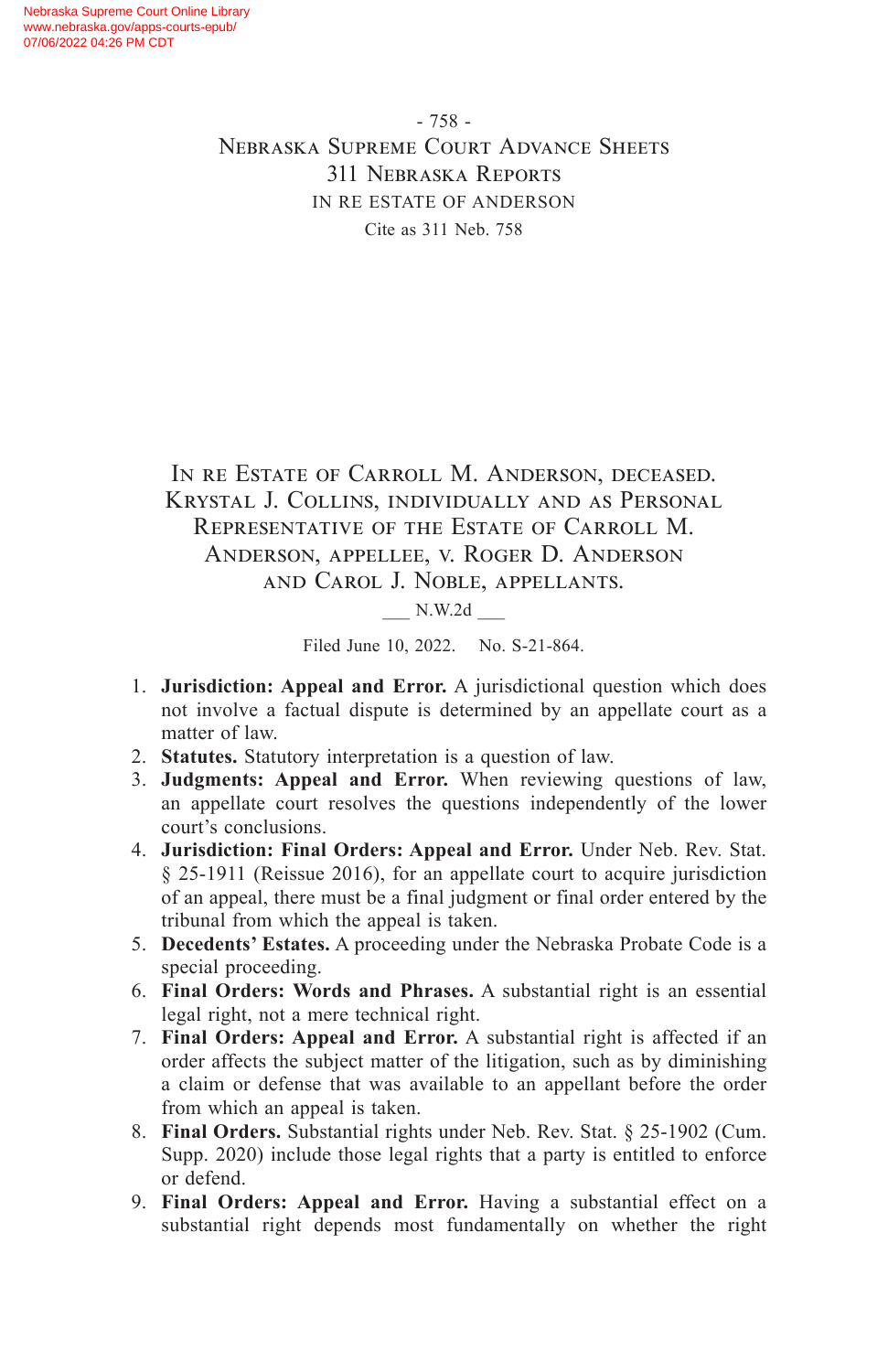## - 759 - Nebraska Supreme Court Advance Sheets 311 Nebraska Reports IN RE ESTATE OF ANDERSON Cite as 311 Neb. 758

could otherwise effectively be vindicated through an appeal from the final judgment.

- 10. **Decedents' Estates: Final Orders: Appeal and Error.** An order denying a request pursuant to Neb. Rev. Stat. § 30-2457 (Reissue 2016) for appointment of a special administrator and a concurrent request under § 30-2457 for an order restraining the personal representative is a final, appealable order.
- 11. **Decedents' Estates: Wills: Courts: Jurisdiction.** The fact that a district court has obtained, via the transfer of the will contest under Neb. Rev. Stat. § 30-2429.01 (Cum. Supp. 2020), "jurisdiction over the proceeding on the contest" does not divest the county court of its original jurisdiction in probate to protect the estate during the pendency of that will contest by considering the merits of a petition for a special administrator and request for a restraining order on the personal representative.

Appeal from the County Court for Boone County: Stephen R.W. Twiss, Judge. Reversed and remanded for further proceedings.

Jared J. Krejci, of Smith, Johnson, Allen, Connick & Hansen, for appellants.

Keith A. Harvat, of Houghton, Bradford & Whitted, P.C., L.L.O., and Jeffrey C. Jarecki, of Jarecki, Sharp & Petersen, P.C., L.L.O., for appellee.

Heavican, C.J., Miller-Lerman, Cassel, Stacy, Funke, PAPIK, and FREUDENBERG, JJ.

Freudenberg, J.

## INTRODUCTION

In a probate action, the county court denied a petition by the adult children of the decedent asking for appointment of a special administrator and for an order restraining the personal representative during the pendency of a will contest that had been transferred to district court. The court denied the petition on the grounds that the transfer of the will contest to district court divested it of jurisdiction. The adult children appeal. We reverse, and remand for further proceedings.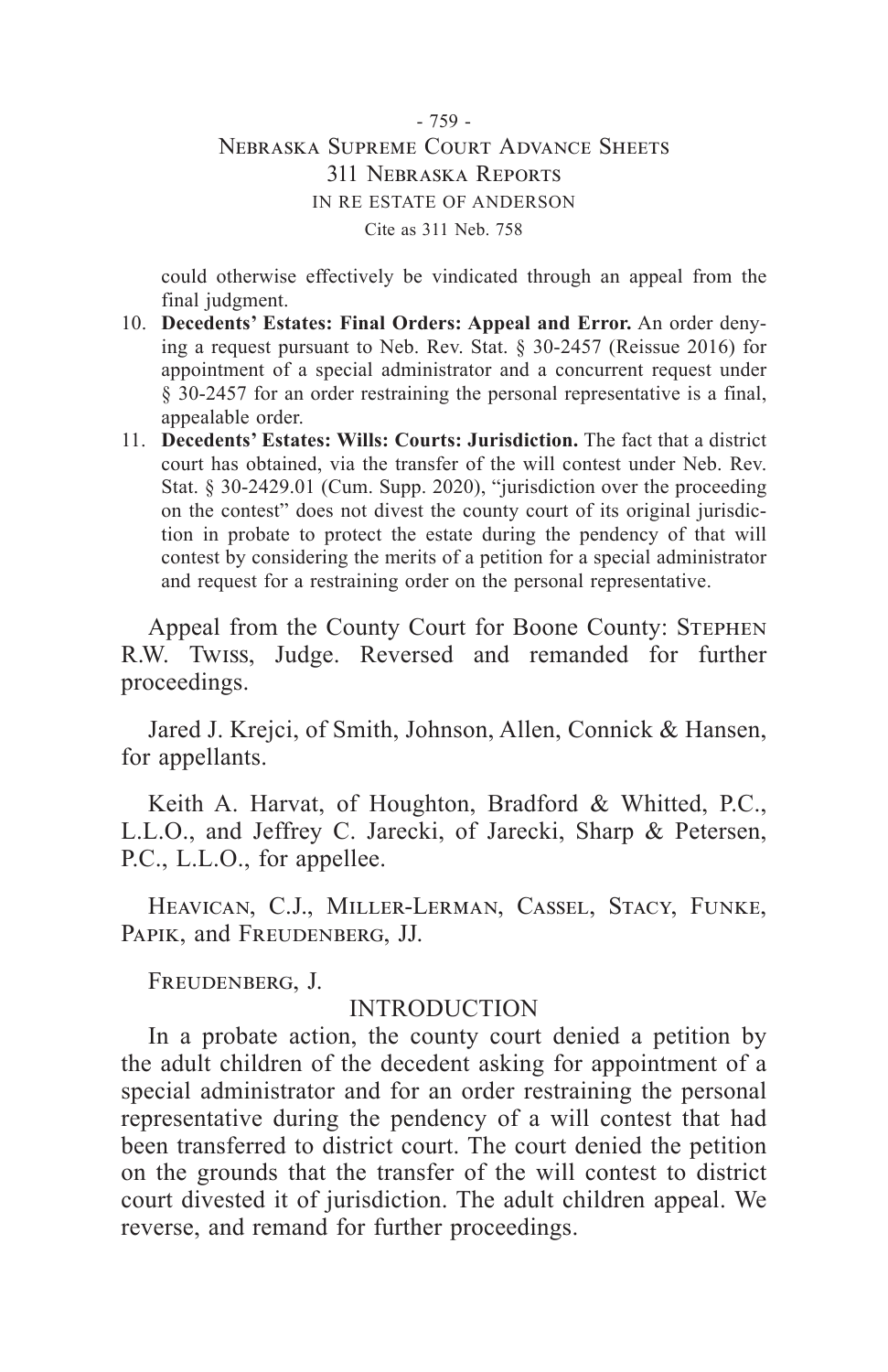## - 760 - Nebraska Supreme Court Advance Sheets 311 Nebraska Reports IN RE ESTATE OF ANDERSON Cite as 311 Neb. 758

## BACKGROUND

The underlying probate proceedings were commenced when Krystal J. Collins filed an application for informal probate of will, appointing herself personal representative of the estate of Carroll M. Anderson (the decedent), whose estate was worth at least \$700,000. The estate included real estate of an approximate value of \$361,000. The remainder of approximately \$341,000 consisted of payable-upon-death accounts naming Collins as the beneficiary. The submitted will expressly disinherited the decedent's children, Roger D. Anderson and Carol J. Noble. It devised most of the estate to Collins and appointed Collins as personal representative. The date of death of the decedent was January 31, 2021. The submitted will was executed on January 27.

The county court granted Collins' application and issued the letters of personal representative as evidence of the appointment. Anderson and Noble thereafter objected to the informal probate and to Collins' appointment. Anderson and Noble alleged that the decedent lacked testamentary capacity, Collins' misconduct or inappropriate action caused the decedent to sign the will, and the decedent was under undue influence when he executed the 2021 will.

On June 7, 2021, they offered for formal probate a prior will, executed in 2002, under which Anderson and Noble were to inherit the residue of the decedent's estate. Anderson and Noble alleged they were concerned that Collins would use the estate's assets during the pendency of the will contest. In the same filing, Anderson and Noble formally petitioned the court to set aside the informal probate and appointment of Collins, for an order determining the administration of the estate to be unsupervised, for an order under Neb. Rev. Stat. § 30-2425 (Reissue 2016) restraining Collins from acting as personal representative, for appointment of Noble as personal representative, for appointment of Noble or another suitable person as special administrator, for a decree that the 2021 will was not valid, and for formal probate of the 2002 will.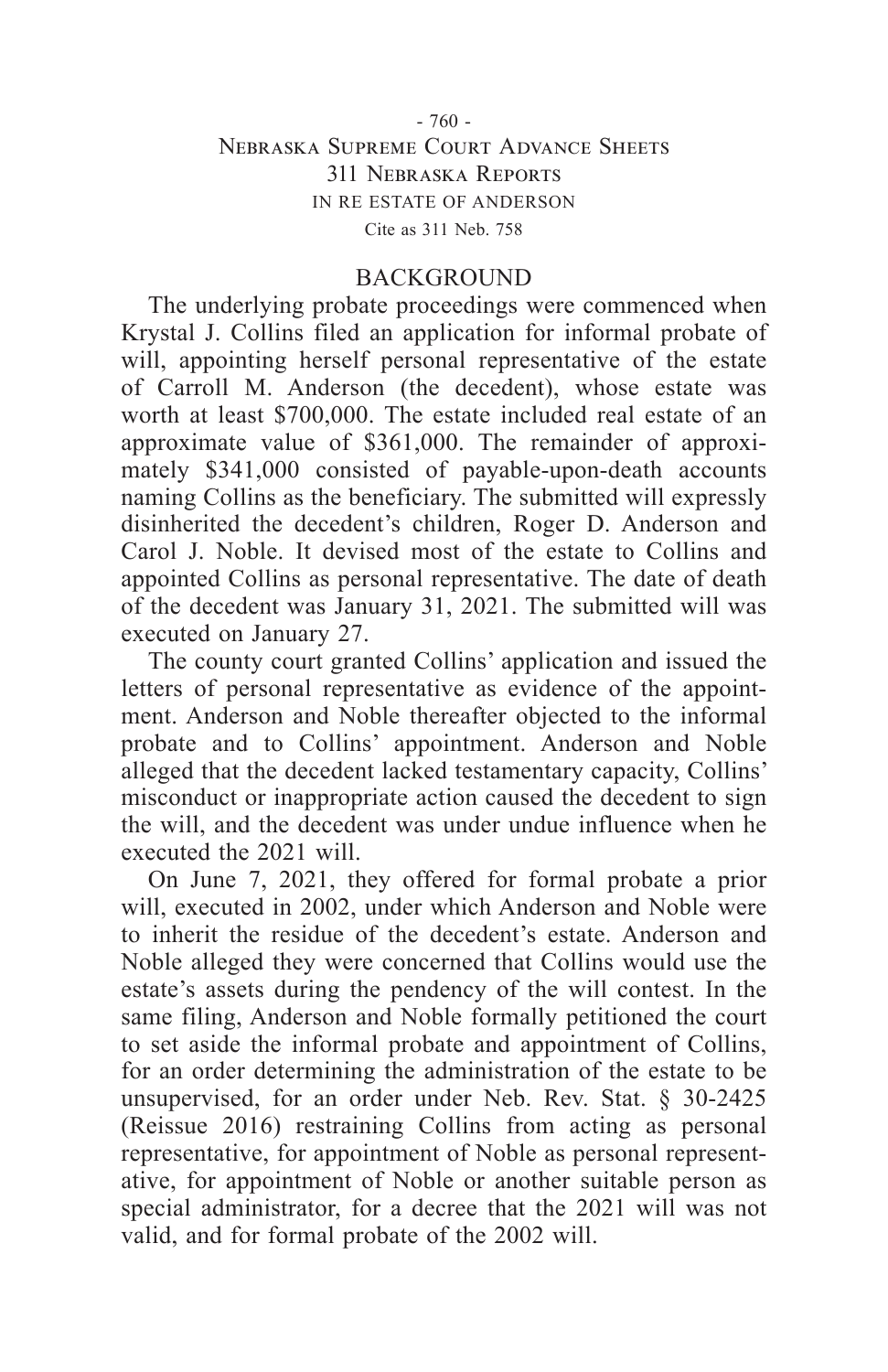## - 761 - Nebraska Supreme Court Advance Sheets 311 Nebraska Reports IN RE ESTATE OF ANDERSON Cite as 311 Neb. 758

The following day, on June 8, 2021, before any hearing was held or the court had ruled on the requests, Anderson and Noble filed a notice of transfer to district court, pursuant to Neb. Rev. Stat. § 30-2429.01 (Cum. Supp. 2020). The notice set forth that they had filed the fees required by statute and requested that the clerk of the county court transmit the docket fee and record to the district court within 10 days.

Sixteen days later, the parties were given a notice of a hearing to be held in county court on Anderson and Noble's requests for appointment of a special administrator and a restraining order. The hearing was held on August 5, 2021. At the hearing, the parties contested, as a threshold matter, whether the transfer of the will contest to district court divested the county court of jurisdiction to enter the orders.

The hearing proceeded before resolving the jurisdictional question, which the court stated would be addressed in its order. Anderson and Noble argued that the payable-on-death beneficiary accounts created a conflict of interest supporting the appointment of a special administrator. Anderson and Noble presented evidence at the hearing pertaining to the will's validity, as well as evidence pertaining to their contentions that Collins had not fully accounted for the estate's assets and that she might dissipate estate assets during the pendency of the will contest.

In an October 1, 2021, order, the county court found that Anderson and Noble's petition commenced a formal testacy proceeding under § 30-2425 and that their notice of transfer pursuant to  $\S$  30-2429.01(1) effectuated a transfer of jurisdiction "over the proceedings on the contest" to the district court. The court concluded that as a result, it lacked jurisdiction to rule on the requests to appoint a special administrator and for a restraining order.

Relying on *In re Estate of Miller*,<sup>1</sup> the court reasoned that when a will contest is transferred pursuant to  $\S$  30-2429.01,

<sup>1</sup> *In re Estate of Miller*, 231 Neb. 723, 437 N.W.2d 793 (1989).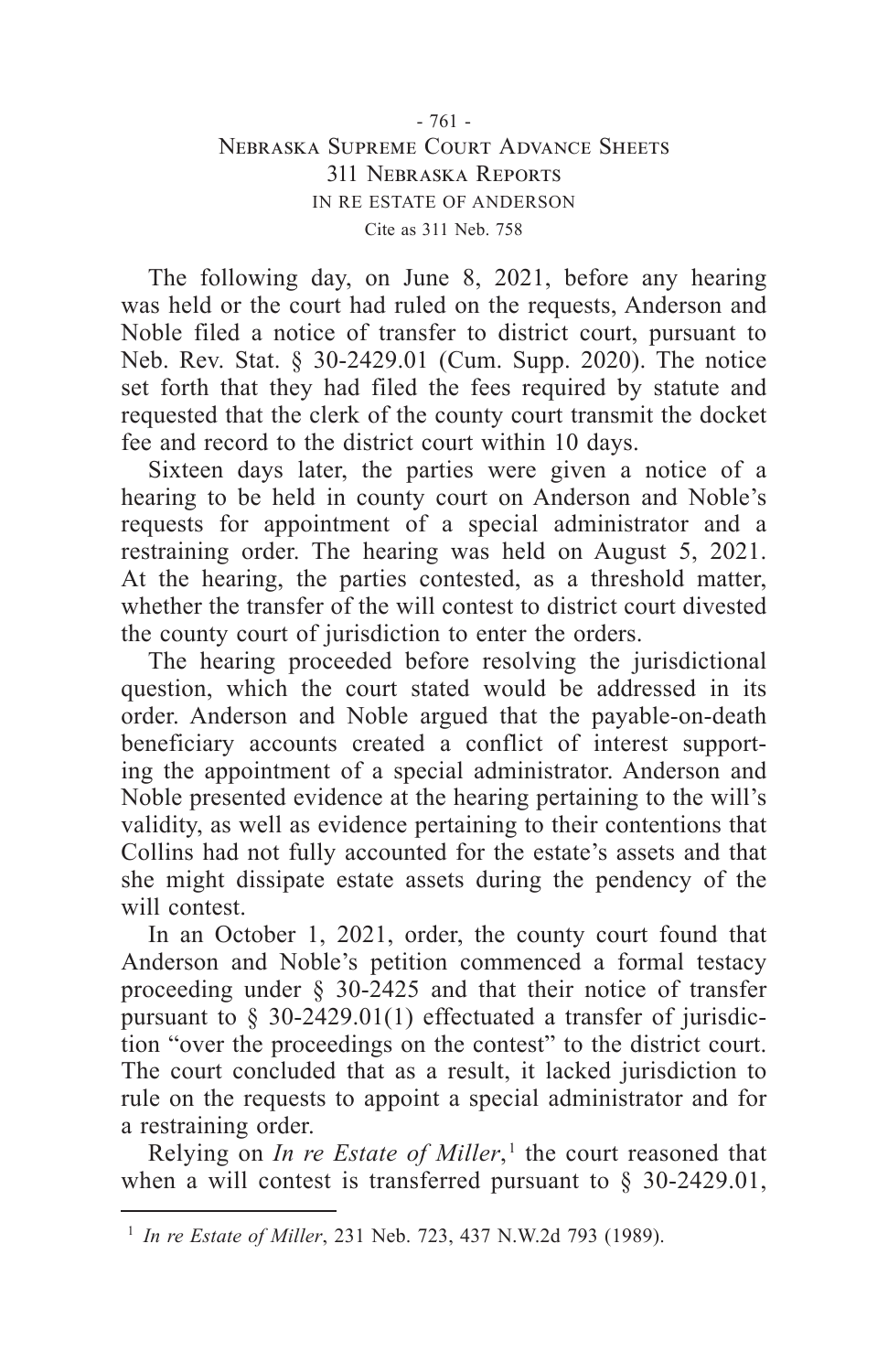## - 762 - Nebraska Supreme Court Advance Sheets 311 Nebraska Reports IN RE ESTATE OF ANDERSON Cite as 311 Neb. 758

the district court obtains jurisdiction over all proceedings related to the action and the county court has no authority over the matter. The court stated that such jurisdiction remains in the district court until a final decision is reached on the validity of the will and the matter is remanded to the county court.

# ASSIGNMENTS OF ERROR

Anderson and Noble assign that the county court erred in (1) determining that it lacked jurisdiction over the petition for appointment of a special administrator and for a restraining order, (2) not granting their petition for a special administrator, and (3) not granting their petition for a restraining order.

# STANDARD OF REVIEW

[1] A jurisdictional question which does not involve a factual dispute is determined by an appellate court as a matter of law. 2

[2] Statutory interpretation is a question of law.<sup>3</sup>

[3] When reviewing questions of law, an appellate court resolves the questions independently of the lower court's conclusions. 4

# ANALYSIS

This appeal presents two jurisdictional questions. Collins contends as a threshold matter that we lack appellate jurisdiction from a final order or judgment. If we have appellate jurisdiction, then we must address whether the county court was correct that the transfer of the will contest to district court divested it of jurisdiction to determine the petition requesting the appointment of a special administrator and an order restraining Collins. Both of these jurisdictional

<sup>2</sup> *Nebraska Republican Party v. Shively, ante* p. 160, 971 N.W.2d 128 (2022).

<sup>3</sup> *In re Estate of Severson*, 310 Neb. 982, 970 N.W.2d 94 (2022).

<sup>4</sup> *Id.*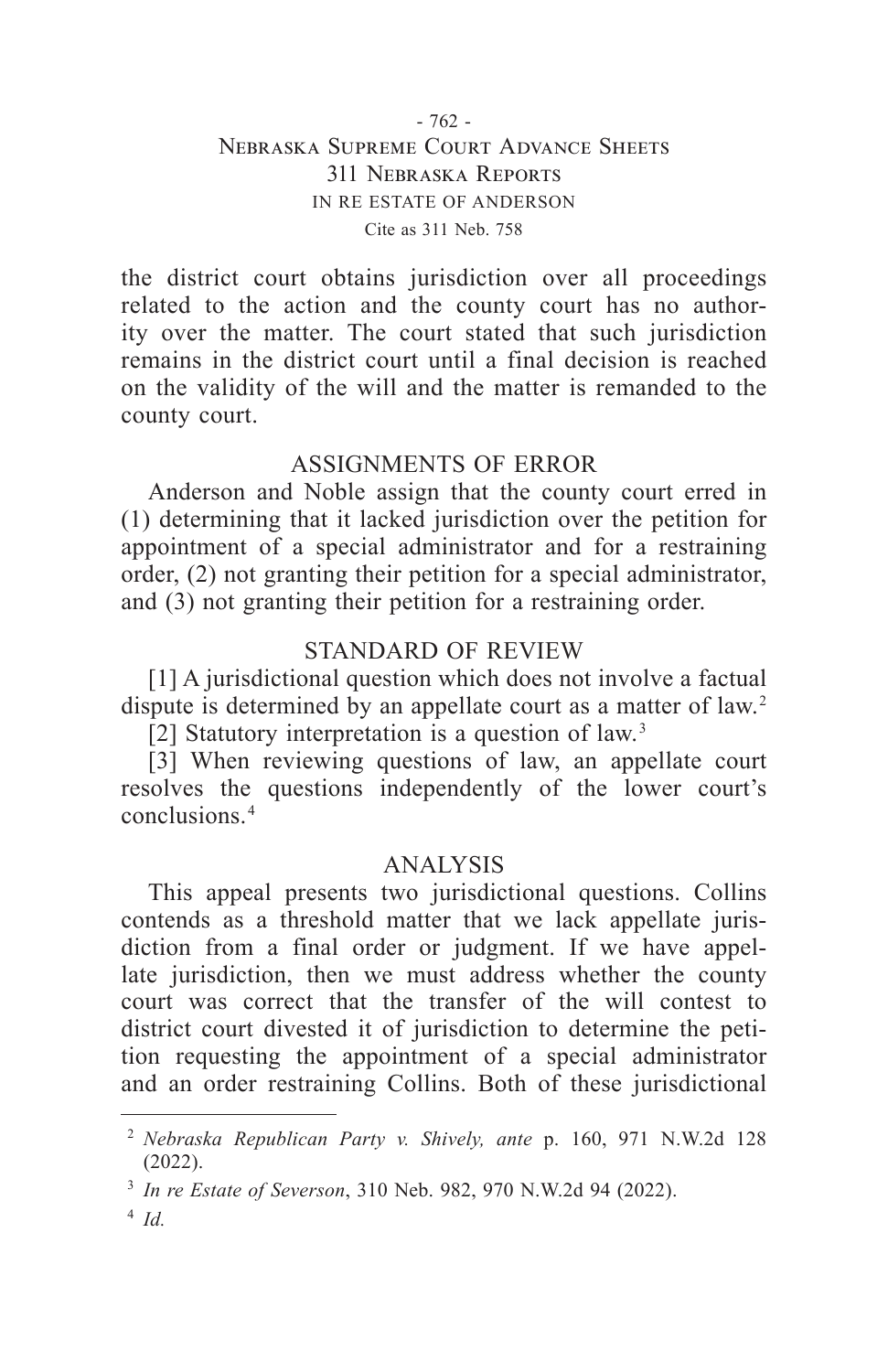#### - 763 - Nebraska Supreme Court Advance Sheets 311 Nebraska Reports IN RE ESTATE OF ANDERSON Cite as 311 Neb. 758

questions involve certain rights and procedures set forth under the Nebraska Probate Code. 5

## STATUTORY SCHEME

The parties do not contest the county court's determination that Anderson and Noble commenced a formal testacy proceeding. Formal testacy proceedings are governed by §§ 30-2425 to 30-2438.

Section 30-2425 describes that a formal testacy proceeding is litigation to determine whether a decedent left a valid will and is commenced by filing a petition as described by § 30-2426(a). Section 30-2425 also provides in relevant part:

Unless a petition in a formal testacy proceeding also requests confirmation of the previous informal appointment, a previously appointed personal representative, after receipt of notice of the commencement of a formal probate proceeding, must refrain from exercising his power to make any further distribution of the estate during the pendency of the formal proceeding. A petitioner who seeks the appointment of a different personal representative in a formal proceeding also may request an order restraining the acting personal representative from exercising any of the powers of his office and requesting the appointment of a special administrator. In the absence of a request, or if the request is denied, the commencement of a formal proceeding has no effect on the powers and duties of a previously appointed personal representative other than those relating to distribution.

Section 30-2438 provides that if an issue concerning the testacy of the decedent is, or may be, involved, a formal proceeding for adjudication regarding the priority or qualification of one who is an applicant for appointment as personal representative or of one who previously has been appointed

<sup>&</sup>lt;sup>5</sup> See Neb. Rev. Stat. §§ 30-2201 to 30-2902 (Reissue 2016 & Cum. Supp. 2020).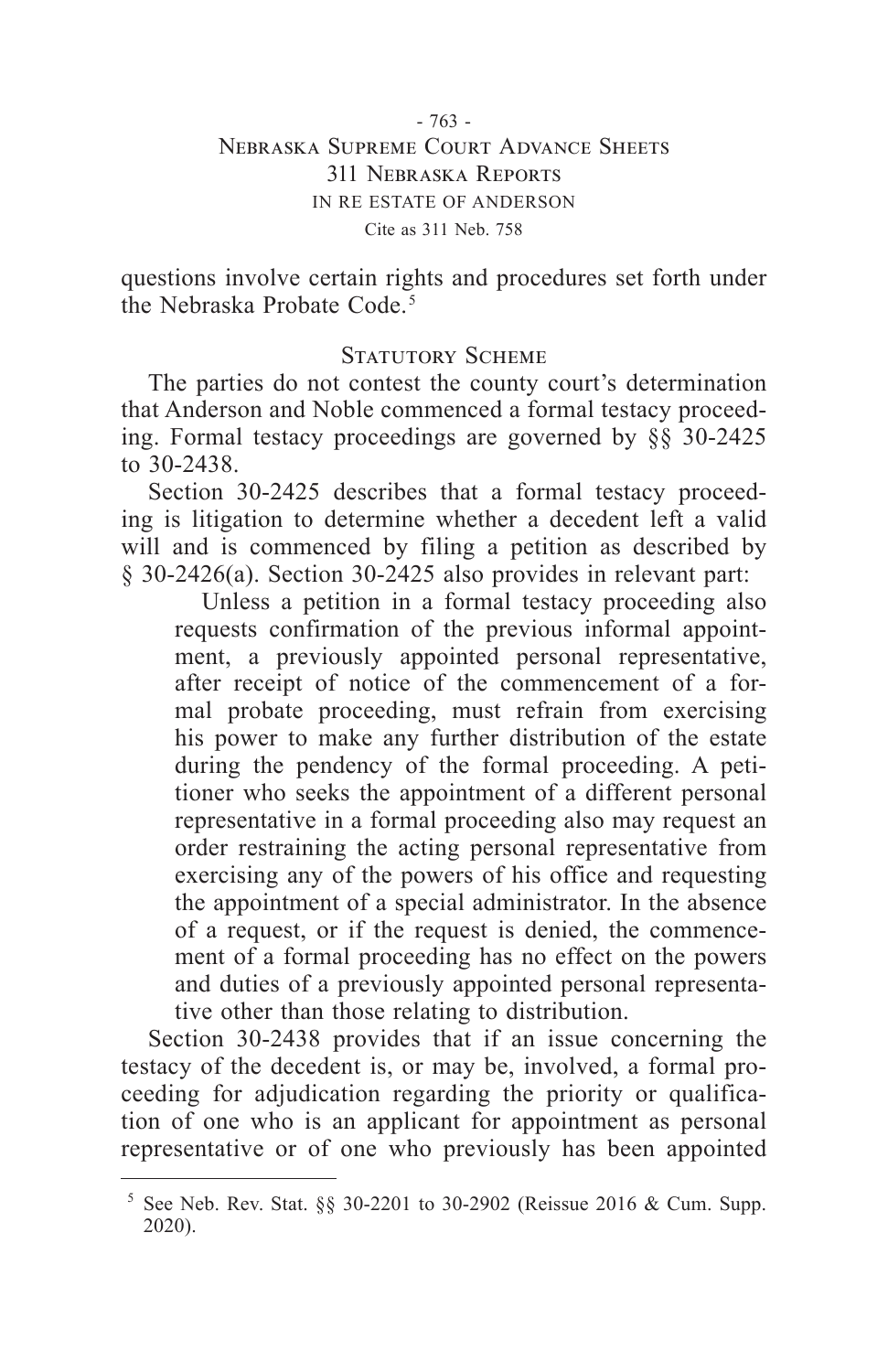## - 764 - Nebraska Supreme Court Advance Sheets 311 Nebraska Reports IN RE ESTATE OF ANDERSON Cite as 311 Neb. 758

personal representative in informal proceedings is governed by both §§ 30-2426 and 30-2438.

Subsection (a) of § 30-2438 provides that if a formal proceeding "for adjudication regarding the priority or qualification . . . of one who previously has been appointed personal representative in informal proceedings" "is commenced after appointment, the previously appointed personal representative, after receipt of notice thereof, shall refrain from exercising any power of administration except as necessary to preserve the estate or unless the court orders otherwise." Subsection (b) of § 30-2438 provides that after notice to interested persons, including all persons interested in the administration of the estate as successors under the applicable assumption concerning testacy, any previously appointed personal representative, and any person having or claiming priority for appointment as personal representative, "the court shall determine who is entitled to appointment under section 30-2412, make a proper appointment and, if appropriate, terminate any prior appointment found to have been improper as provided in cases of removal under section 30-2454."

Special administrators are governed by §§ 30-2457 to 30-2461. Section 30-2457(2) sets forth that a special administrator may be appointed in a formal proceeding by order of the court upon a finding that "appointment is necessary to preserve the estate or to secure its proper administration including its administration in circumstances where a general personal representative cannot or should not act." Under § 30-2460, a special administrator appointed by order of the court in any formal proceeding has the power of a personal representative except as limited in the appointment and duties as prescribed in the order.

Transfer of the will contest to district court is described in § 30-2429.01. It states that if there is an objection to probate of a will or if a petition is filed to set aside an informal probate of a will or to prevent informal probate of a will which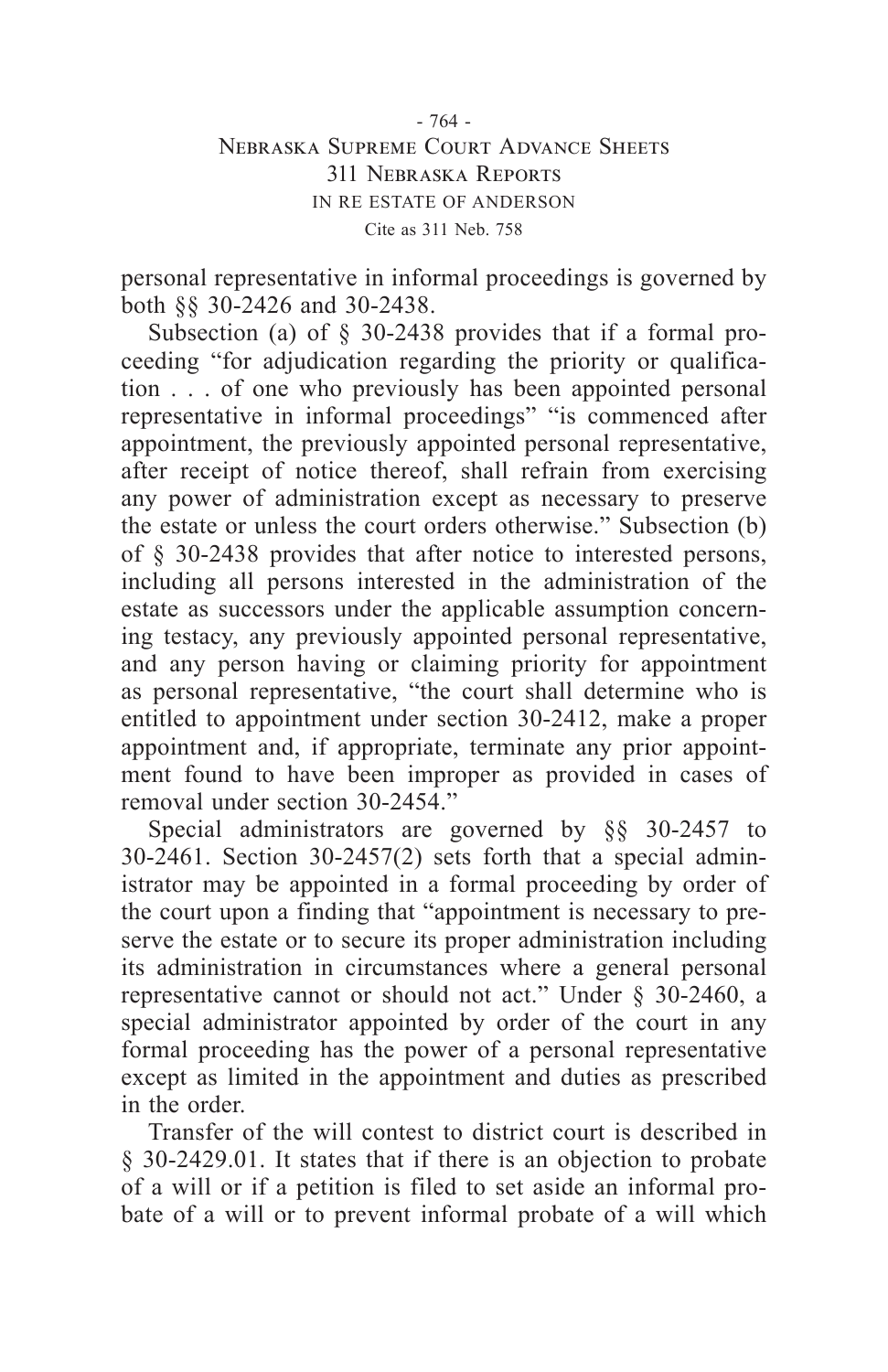## - 765 - Nebraska Supreme Court Advance Sheets 311 Nebraska Reports IN RE ESTATE OF ANDERSON Cite as 311 Neb. 758

is the subject of a pending application, then "any party may transfer the proceeding to determine whether the decedent left a valid will to the district court" by the method set forth therein. 6 After the clerk of the county court transmits to the clerk of the district court a certification of the case file and docket fee, the district court "shall have jurisdiction over the proceeding on the contest."<sup>7</sup> The district court's final decision and judgment on whether the decedent left a valid will is later transferred to the county court, "and proceedings shall be had thereon necessary to carry the final decision and judgment into execution." 8

## Final Order

[4,5] We hold that the county court's order denying the petition for a special administrator and request for an order restraining Collins pursuant to these statutes affected a substantial right and was a final order pursuant to Neb. Rev. Stat. § 25-1902 (Cum. Supp. 2020). Under Neb. Rev. Stat. § 25-1911 (Reissue 2016), for an appellate court to acquire jurisdiction of an appeal, there must be a final judgment or final order entered by the tribunal from which the appeal is taken.<sup>9</sup> Section 25-1902(1)(b) defines a final order as "[a]n order affecting a substantial right made during a special proceeding." A proceeding under the Nebraska Probate Code is a special proceeding, $10$  and we have also held more specifically that a proceeding under § 30-2457 of the probate code to appoint a special administrator is a special proceeding. 11

 $6830 - 2429.01$ .

<sup>7</sup> *Id.*

<sup>8</sup> *Id.*

<sup>9</sup> *In re Estate of Beltran*, 310 Neb. 174, 964 N.W.2d 714 (2021).

 $10$  *Id*.

<sup>11</sup> See *In re Estate of Abbott-Ochsner*, 299 Neb. 596, 910 N.W.2d 504 (2018).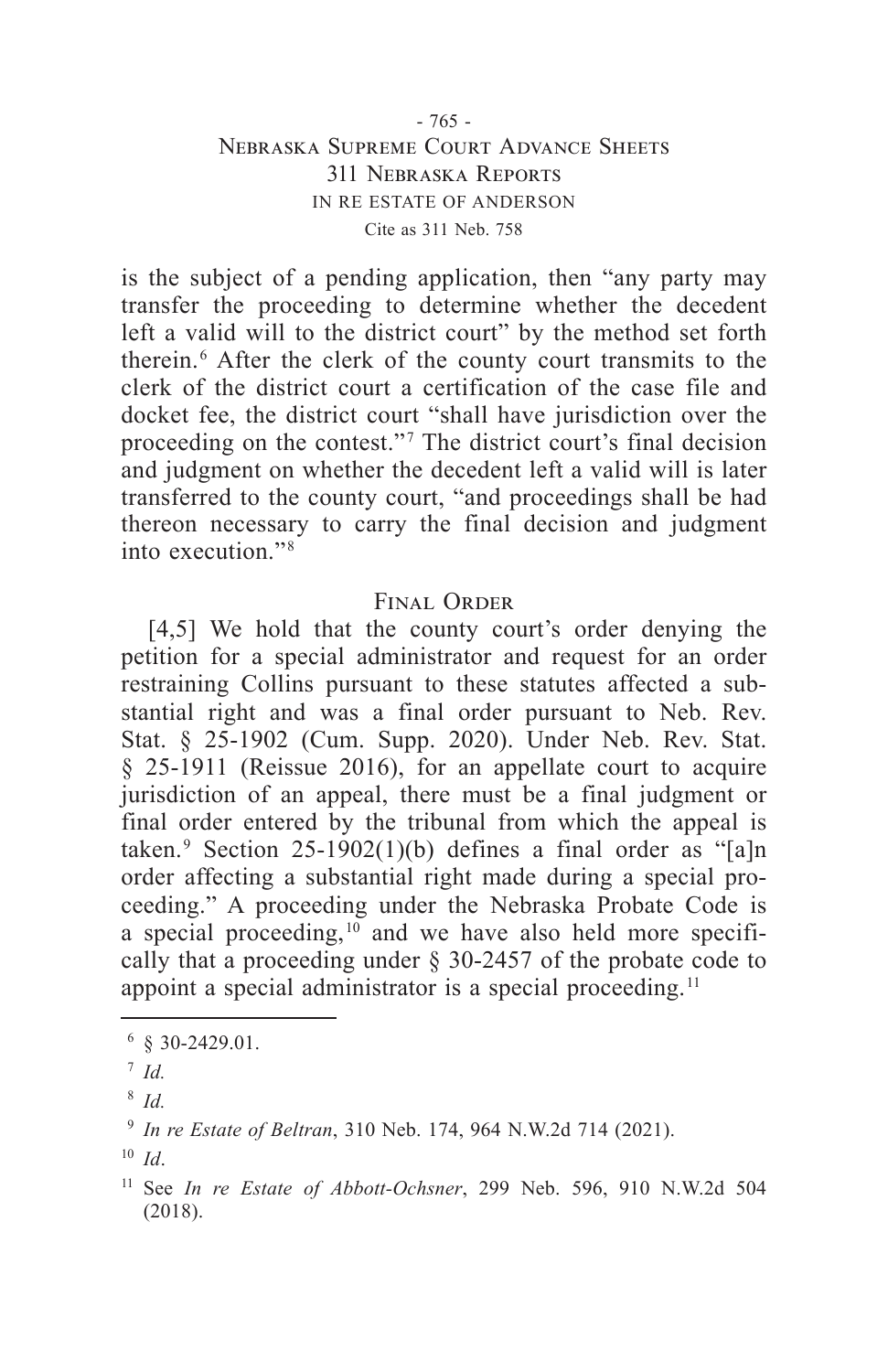## - 766 - Nebraska Supreme Court Advance Sheets 311 Nebraska Reports IN RE ESTATE OF ANDERSON Cite as 311 Neb. 758

[6-9] A substantial right is an essential legal right, not a mere technical right. 12 A substantial right is affected if an order affects the subject matter of the litigation, such as by diminishing a claim or defense that was available to an appellant before the order from which an appeal is taken.<sup>13</sup> It is not enough that the right itself be substantial; the effect of the order on that right must also be substantial. 14 Substantial rights under § 25-1902 include those legal rights that a party is entitled to enforce or defend. 15 Having a substantial effect on a substantial right depends most fundamentally on whether the right could otherwise effectively be vindicated through an appeal from the final judgment.<sup>16</sup> A substantial right under  $\S$  25-1902 is not affected when that right can be effectively vindicated in an appeal from the final judgment. 17

The purpose of a special administrator is "to preserve the estate or to secure its proper administration including its administration in circumstances where a general personal representative cannot or should not act."<sup>18</sup> The statutory prohibition on distributing the estate during the pendency of the petition in a formal testacy is expressly contemplated by § 30-2425 to be in conjunction with the possible request for the appointment of a special administrator. Likewise, when a party seeks adjudication regarding priority or qualification of a personal representative previously appointed in informal proceedings, the restriction of  $\S$  30-2438(a) that "the previously appointed personal representative, after receipt of notice thereof, shall refrain from exercising any power of administration except

<sup>12</sup> *In re Estate of Beltran, supra* note 9.

<sup>13</sup> *Id*.

<sup>14</sup> *Id*.

<sup>15</sup> *Id*.

<sup>16</sup> *Jennifer T. v. Lindsay P.*, 298 Neb. 800, 906 N.W.2d 49 (2018).

<sup>17</sup> *In re Estate of Beltran, supra* note 9.

 $18 \& 30 - 2457(2)$ .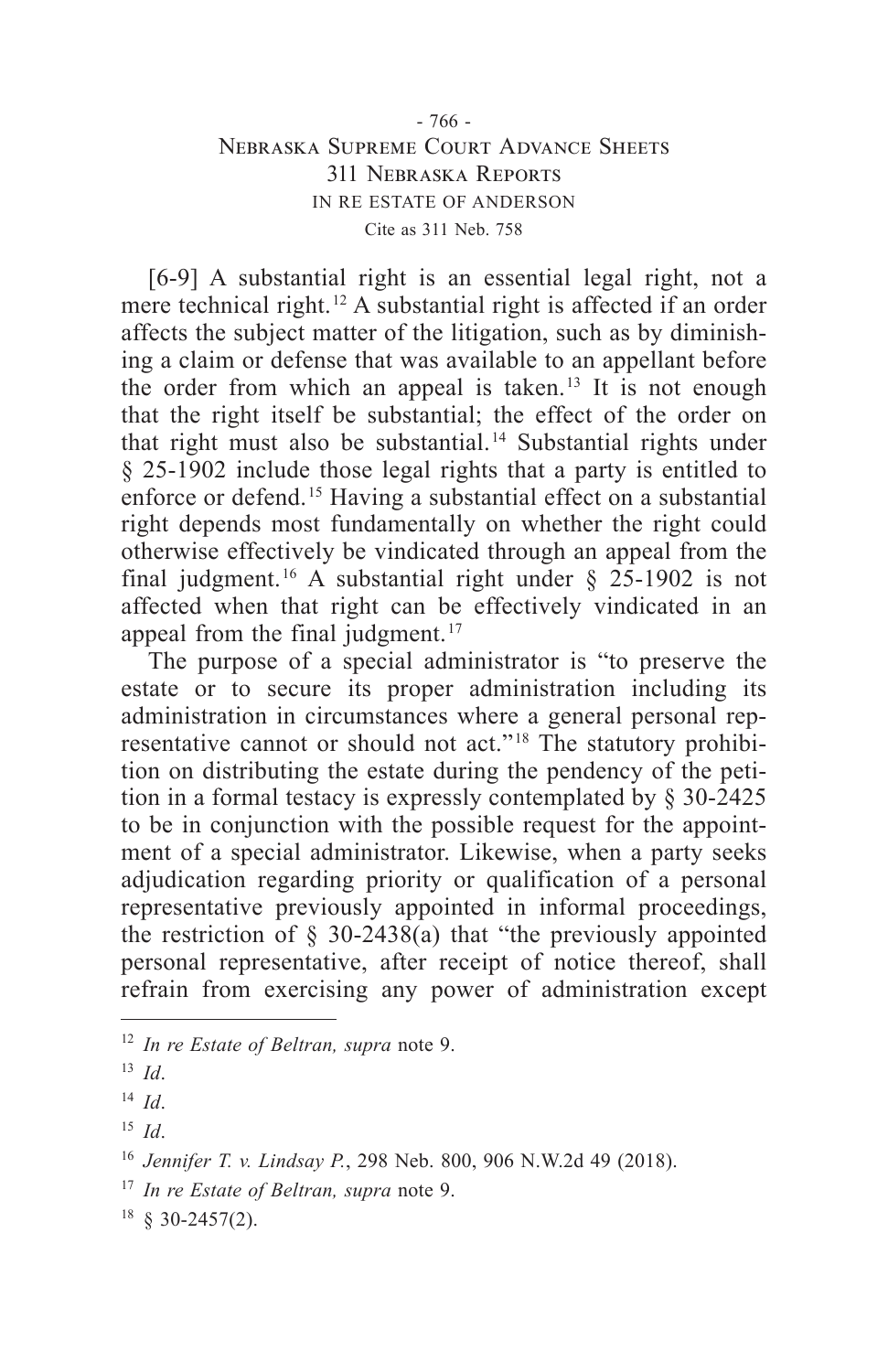## - 767 - Nebraska Supreme Court Advance Sheets 311 Nebraska Reports IN RE ESTATE OF ANDERSON Cite as 311 Neb. 758

as necessary to preserve the estate or unless the court orders otherwise" operates together with a request for appointment of a special administrator. As we explained in *In re Estate of*  Cooper,<sup>19</sup> taken together,  $\S$  30-2454 provides that a personal representative shall not act except in limited circumstances during the pendency of a petition to remove the personal representative, while § 30-2457 provides for appointment of a special administrator to preserve the estate and secure its proper administration while the personal representative cannot do so because of the restrictions of § 30-2454.

We held in *In re Estate of Muncillo*<sup>20</sup> that an order denying the appointment of a special administrator is a final, appealable order. *In re Estate of Muncillo* involved a dispute in formal probate about whether certain payable-on-death accounts were part of the estate. We explained that if a probate court wrongfully denies the application to appoint a special administrator, the petitioner's right to have a special administrator appointed cannot be effectively vindicated on appeal from a later final judgment. This is because the probate of an estate can remain open for years and the special administrator cannot go back in time and preserve or administer the estate long after the application has been denied. 21

[10] A request for an order restraining the personal representative is intertwined with a request for a special administrator, and the harm that could be caused by the denial of such a request can similarly not later be undone. Recently, in *In re Estate of Lakin*,<sup>22</sup> we relied on *In re Estate of Muncillo* to hold to be final an order denying a petition for suspension, removal, and surcharge of the personal representatives

<sup>19</sup> *In re Estate of Cooper*, 275 Neb. 322, 746 N.W.2d 663 (2008). See, also, *In re Estate of Evans*, 20 Neb. App. 602, 827 N.W.2d 314 (2013).

<sup>20</sup> *In re Estate of Muncillo*, 280 Neb. 669, 789 N.W.2d 37 (2010).

<sup>21</sup> See *id.*

<sup>22</sup> *In re Estate of Lakin*, 310 Neb. 271, 965 N.W.2d 365 (2021).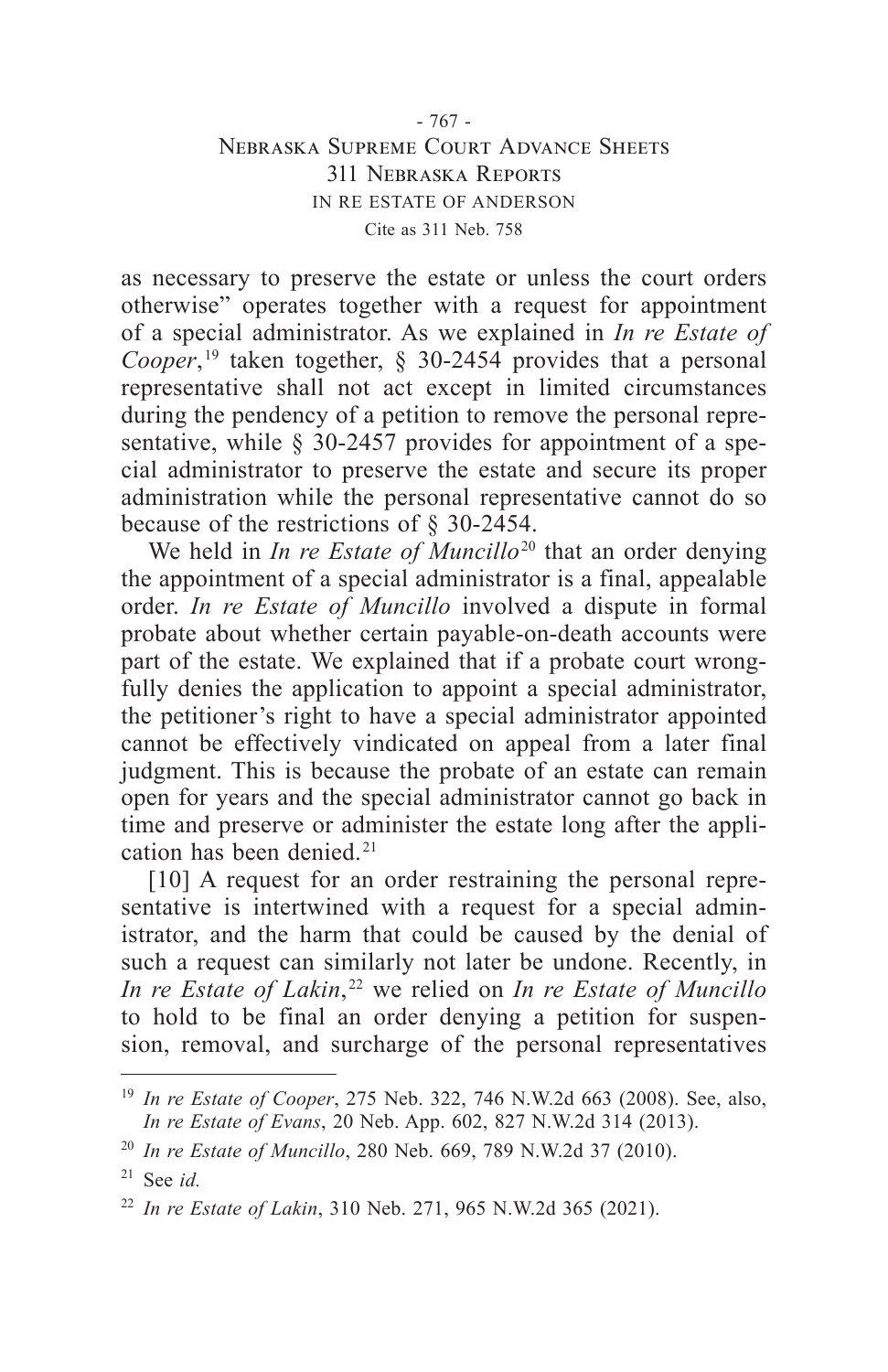## - 768 - Nebraska Supreme Court Advance Sheets 311 Nebraska Reports IN RE ESTATE OF ANDERSON Cite as 311 Neb. 758

and for appointment of successor copersonal representatives or a special administrator. We hold that an order denying a request pursuant to § 30-2457 for appointment of a special administrator and a concurrent request under § 30-2457 for an order restraining the personal representative is a final, appealable order.

We are unpersuaded by Collins' argument that the order at issue is not final because Anderson and Noble are "clearly disinherited."<sup>23</sup> This argument conflates the question of finality with an underlying issue that is still pending before the district court on the will contest.

Collins' reliance on our decision in *In re Estate of Beltran*<sup>24</sup> to argue that the county court's order did not affect a substantial right because the order did not end a discrete phase of the proceedings and because the dispute involves money rather than real or personal property is misplaced. We held in *In re Estate of Beltran* that an order effectively denying discovery, which denied an attempt at that time to determine what monetary assets should be included in the estate, was not a final order because the rights affected could effectively be vindicated in an appeal from the final inventory. *In re Estate of Beltran* did not involve the denial of a petition to appoint a special administrator and restrain the personal representative during a will contest. In *In re Estate of Muncillo*, the order denying the petition to appoint a special administrator was final despite the underlying dispute involving only monetary assets. 25 Furthermore, we did not reason therein that the order represented the closure of a discrete phase of the proceedings, which is but one consideration in determining whether it is final under § 25-1902. *In re Estate of Muncillo* is apposite and controlling over the case at bar.

<sup>&</sup>lt;sup>23</sup> Brief for appellee at 14.

<sup>24</sup> *In re Estate of Beltran, supra* note 9.

<sup>25</sup> See *In re Estate of Muncillo, supra* note 20.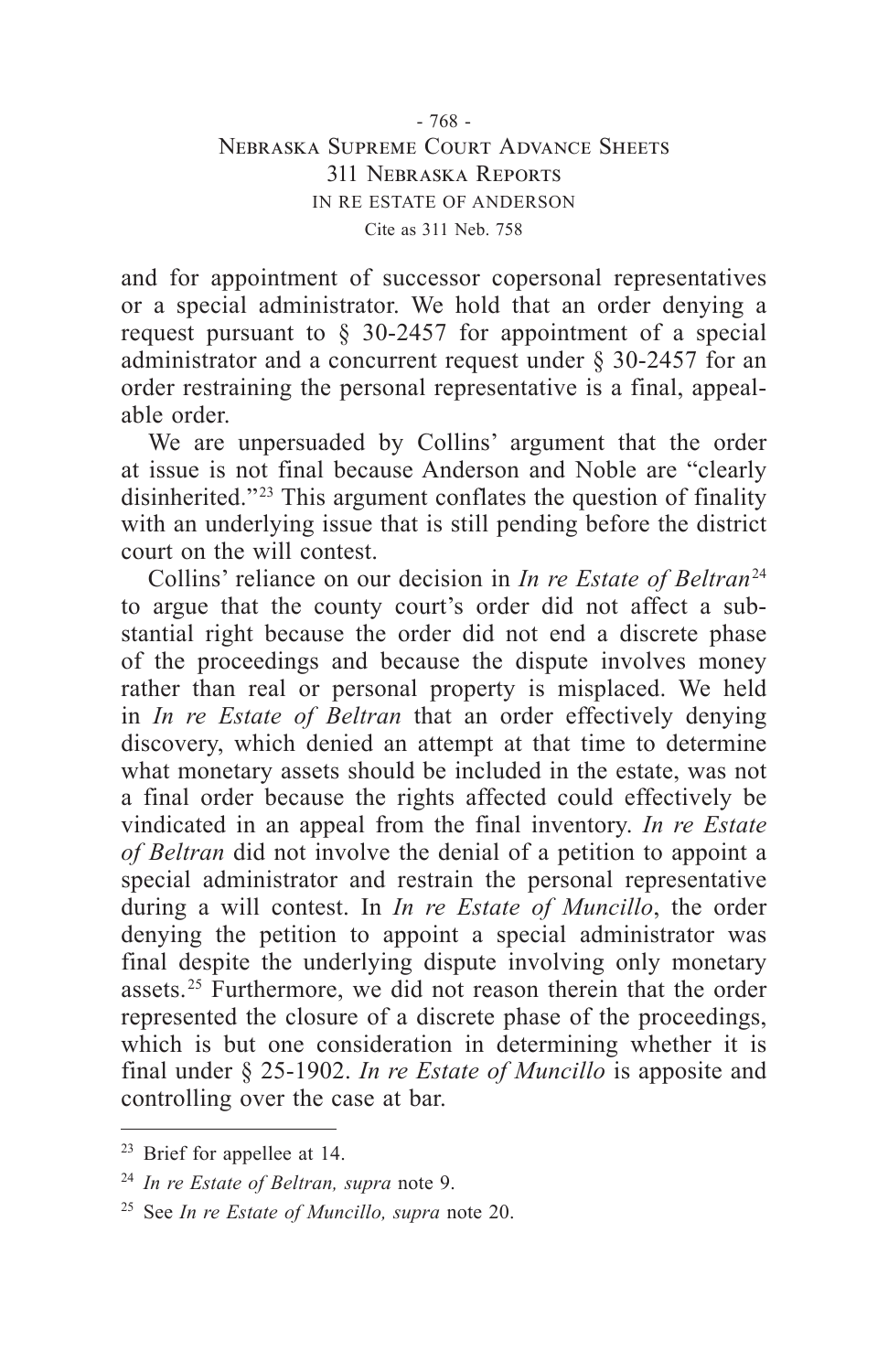## - 769 - Nebraska Supreme Court Advance Sheets 311 Nebraska Reports IN RE ESTATE OF ANDERSON Cite as 311 Neb. 758

#### County Court Jurisdiction

Having determined that we have appellate jurisdiction, we consider whether the county court correctly determined that the transfer of the will contest to district court divested it of jurisdiction to consider the merits of Anderson and Noble's requests for a special administrator and restraining order during the pendency of that contest. We hold that the county court erred.

Recently, in *Bohling v. Bohling*,  26 we explained that the matter over which the district court has jurisdiction in a transfer under § 30-2429.01 is limited. In *Bohling*, we addressed an appeal from an order of the district court determining that the originally submitted will for probate was valid and certifying its judgment to the county court. We noted that although the parties presented arguments on appeal pertaining to the meaning of the will, our appellate review was confined to whether the court erred on the question of the will's validity—because that was the narrow question over which the district court had jurisdiction under the transfer.<sup>27</sup> In so stating, we relied on the language of § 30-2429.01 which provides that the district court's authority over the proceedings is limited to "determin[ing] whether the decedent left a valid will" and that the district court has "jurisdiction over the proceeding on the contest." We held that under this statute, "[a]ny issues regarding construction of the will are properly left to the probate court, except where they bear on the will's validity."<sup>28</sup>

Previously, in *In re Estate of Sehi*,  29 the Nebraska Court of Appeals, in holding that the supersedeas bond requirement was mandatory whether the will contest was heard in county court or in district court, reasoned that the matter is

<sup>26</sup> *Bohling v. Bohling*, 309 Neb. 625, 962 N.W.2d 224 (2021).

<sup>27</sup> See *id.*

<sup>28</sup> *Id.* at 635, 962 N.W.2d at 231.

<sup>29</sup> *In re Estate of Sehi*, 17 Neb. App. 697, 772 N.W.2d 103 (2009).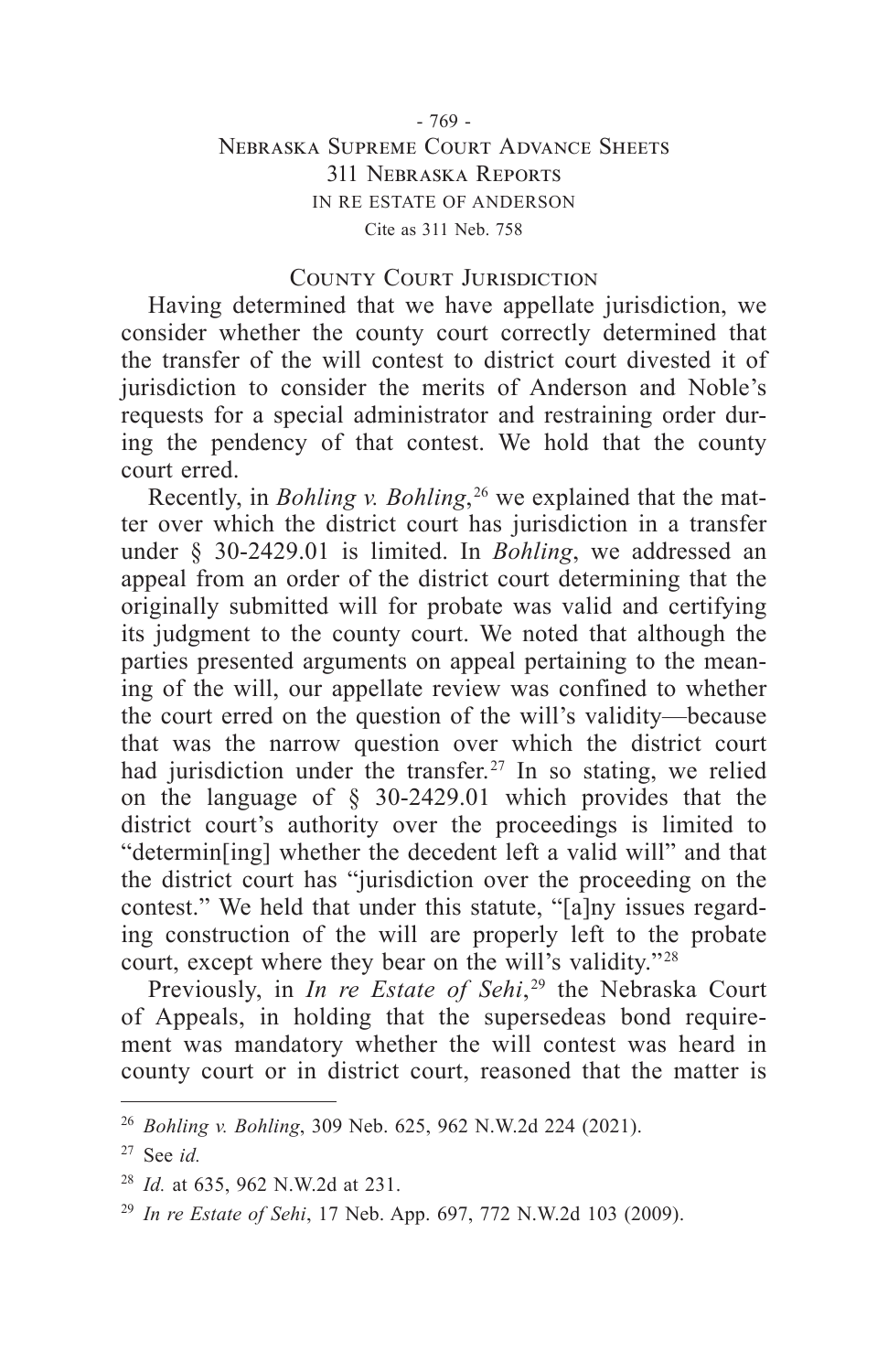## - 770 - Nebraska Supreme Court Advance Sheets 311 Nebraska Reports IN RE ESTATE OF ANDERSON Cite as 311 Neb. 758

not submitted to the district court's general jurisdiction to hear an entire case or controversy when a will contest is transferred to district court under the provisions of § 30-2429.01. Instead, "a will contest heard in district court is actually part of the overall probate proceeding in county court." $30$ The Court of Appeals stated that the statutory power of the district court to hear a will contest pursuant to § 30-2429.01 "is limited to determining that matter alone and *the rest of the probate proceeding remains in the jurisdiction of the county court*." 31

[11] Accordingly, the fact that a district court has obtained, via the transfer of the will contest under § 30-2429.01, "jurisdiction over the proceeding on the contest" does not divest the county court of its original jurisdiction in probate to protect the estate during the pendency of that will contest by considering the merits of a petition for a special administrator and request for a restraining order on the personal representative. The statements in *In re Estate of Miller* that were relied on by the county court must be read in the context of the holding in that case, which was that the county court lacked jurisdiction to tax costs and fees specifically relating to the allegedly vexatious will contest that had been transferred to the district court. 32 We said in that context that "[w]hen a will contest is transferred pursuant to  $\lceil \S \rceil$  30-2429.01], the district court obtains jurisdiction over all proceedings related to the action"; "[j]urisdiction remains with the district court until a final decision is reached as to the will's validity and the case remanded to the county court"; and "[o]nce the contest is transferred to the district court, the county probate court has no authority over the matter other than to carry out the district court's final decision after remand."<sup>33</sup>

<sup>30</sup> *Id.* at 706, 772 N.W.2d at 109.

<sup>&</sup>lt;sup>31</sup> *Id.* (emphasis supplied).

<sup>32</sup> See *In re Estate of Miller, supra* note 1.

<sup>33</sup> *Id.* at 729, 437 N.W.2d at 797.